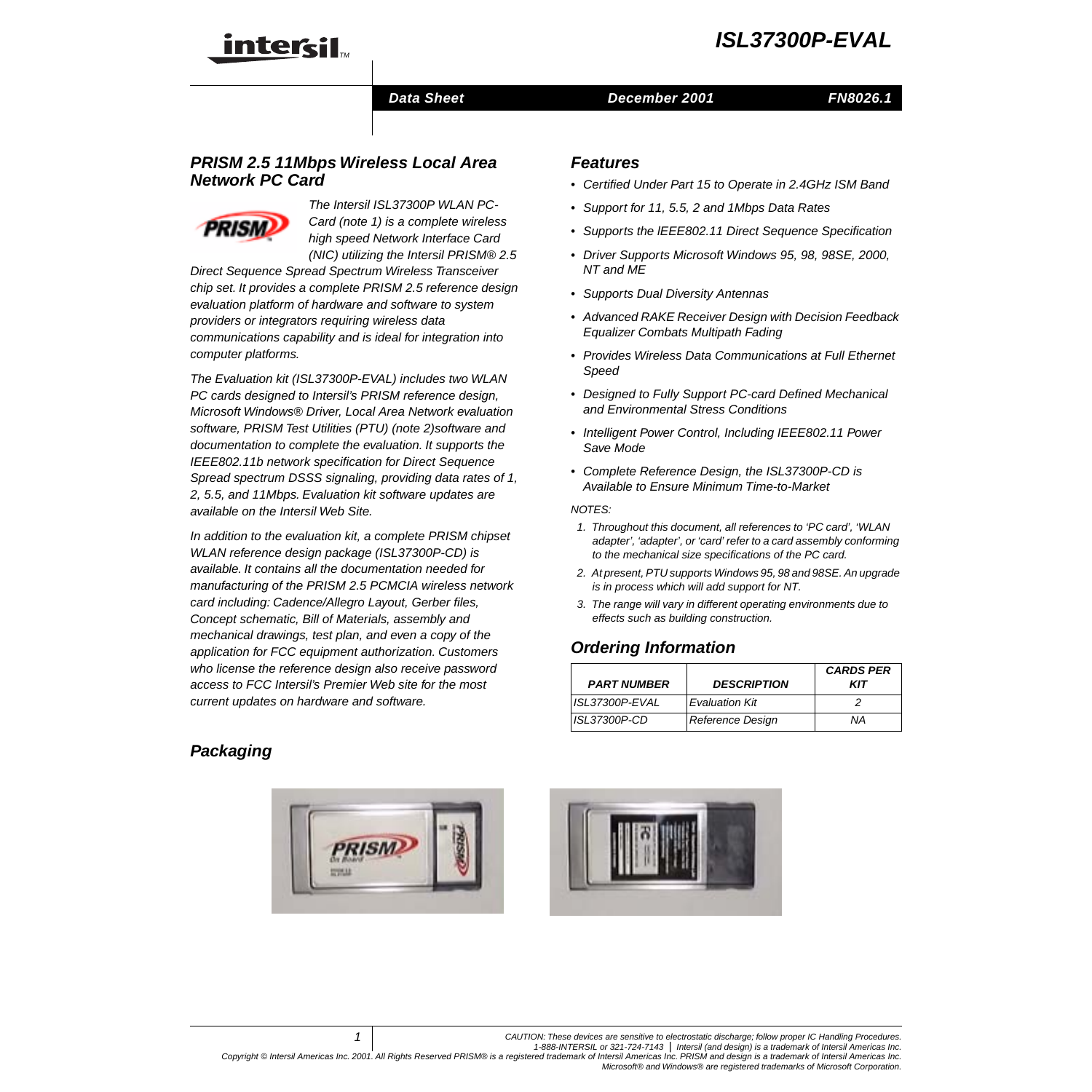Access Points will be available from a number of suppliers, enabling a totally wireless network solution. Typical operating ranges are shown in Table [1.](#page-1-0)

<span id="page-1-0"></span>

| <b>DATA RATE</b><br>(Mbps) | <b>INDOOR RANGE</b>  | <b>OUTDOOR RANGE</b>   |
|----------------------------|----------------------|------------------------|
| 11                         | 120 feet (37 meters) | 500 feet (152 meters)  |
| 5.5                        | 200 feet (61 meters) | 800 feet (243 meters)  |
|                            | 240 feet (73 meters) | 1300 feet (396 meters) |
|                            | 300 feet (91 meters) | 1750 feet (533 meters) |

|  | <b>TABLE 1. TYPICAL OPERATING RANGE (note 3)</b> |  |  |
|--|--------------------------------------------------|--|--|
|  |                                                  |  |  |

# **Functional Overview**

The WLAN PC-Card is designed to operate in the 2.4GHz ISM frequency band, channels 1 to 11, as specified by the FCC in the USA. The card will also operate on channels 12 through 14, where permitted by local regulatory authorities. Radio equipment must be certified in a country prior to use. Refer to Table [4](#page-2-0) for a list of countries and agencies that have approved the ISL37300P-EVAL for operation.

The Intersil PRISM Chip Set allows for high level integration for reduced size, increased throughput, improved radio performance and faster time to market. The WLAN PC card implements DSSS technology providing superior noise and signal jamming immunity including less severe impact from unintentional radiators such as microwave ovens. The user can connect the PC card in an ad-hoc peer to peer networking scheme, allowing for instant network setup in any office environment. By using an access point, the wireless LAN can be set up to allow for a greater number of users to interconnect, and to increase the coverage area. With a portal (i.e. access point), the wireless LAN can be easily connected into an existing wired LAN, allowing for easy expansion of the service.

Compared to the PRISM II chip set, the PRISM 2.5 generation offers:

- Low-loss front end designed for maximum range
- Higher level of chip integration and less peripheral components to reduce material costs
- Support of optional IEEE802.11 Short Preamble for significantly increased data throughput
- Has a Type II PC card form factor

A complete Reference Design for the ISL37300P is available to ensure minimum time-to-market. This information contains details for manufacturing a PC card WLAN assembly, including Gerber PC board files, a Bill of Material with component sourcing, mechanical drawings, a detailed Radio Description with debug directions and a test plan.

2

## **The ISL3873 Media Access Controller (MAC) Protocol Handler**

The ISL3873 MAC/Baseband Processor and its firmware are responsible for running the IEEE802.11 protocol in the WLAN card. This section describes the IEEE802.11 features that are implemented.

The functions supported by the STA (station) firmware are:

- CSMA/CA (Carrier Sense Multiple Access with Collision Avoidance) with Random Backoff
- WEP Security
- Short/Long Preamble with multirate
- RTS/CTS Handshake (Ready To Send/Clear To Send) and NAV Management (Network Allocation Vector)
- MAC Level Acknowledgments (Media Access Control)
- Re-Transmission of Unacknowledged Frames
- Duplicate Detection and Rejection
- Broadcast and Multicast Frames
- Fragmentation and Re-Assembly
- Power Management (Planned)
- Timestamp Synchronization
- DCF (Distributed Coordination Function)
- Beacon Generation in an Ad-Hoc Network
- Probe Response Generation in an Ad-Hoc Network

#### **Card Information Structure**

The standard Intersil WLAN PC card will be supplied with information embedded in the CIS as shown in Table [2](#page-1-1). It should be noted that in most systems this information is displayed when the card is inserted. Customization of the CIS for specific customer requirements is available upon request, to enable customer information to be displayed when the card is inserted.

#### **TABLE 2. CIS EMBEDDED INFORMATION**

<span id="page-1-1"></span>

| <b>FUNCTION NAME</b>   | <b>CONTENT</b>           |
|------------------------|--------------------------|
| Manufacturer           | <b>Intersil</b>          |
| Product                | PRISM 2.5 PCMCIA ADAPTER |
| Part Number            | <b>ISL37300P</b>         |
| <b>Revision String</b> | Fval-Rev-A               |
| Revision #             | 1.0                      |
| Manufacturer ID        | 000B                     |
| Device ID              | 7300                     |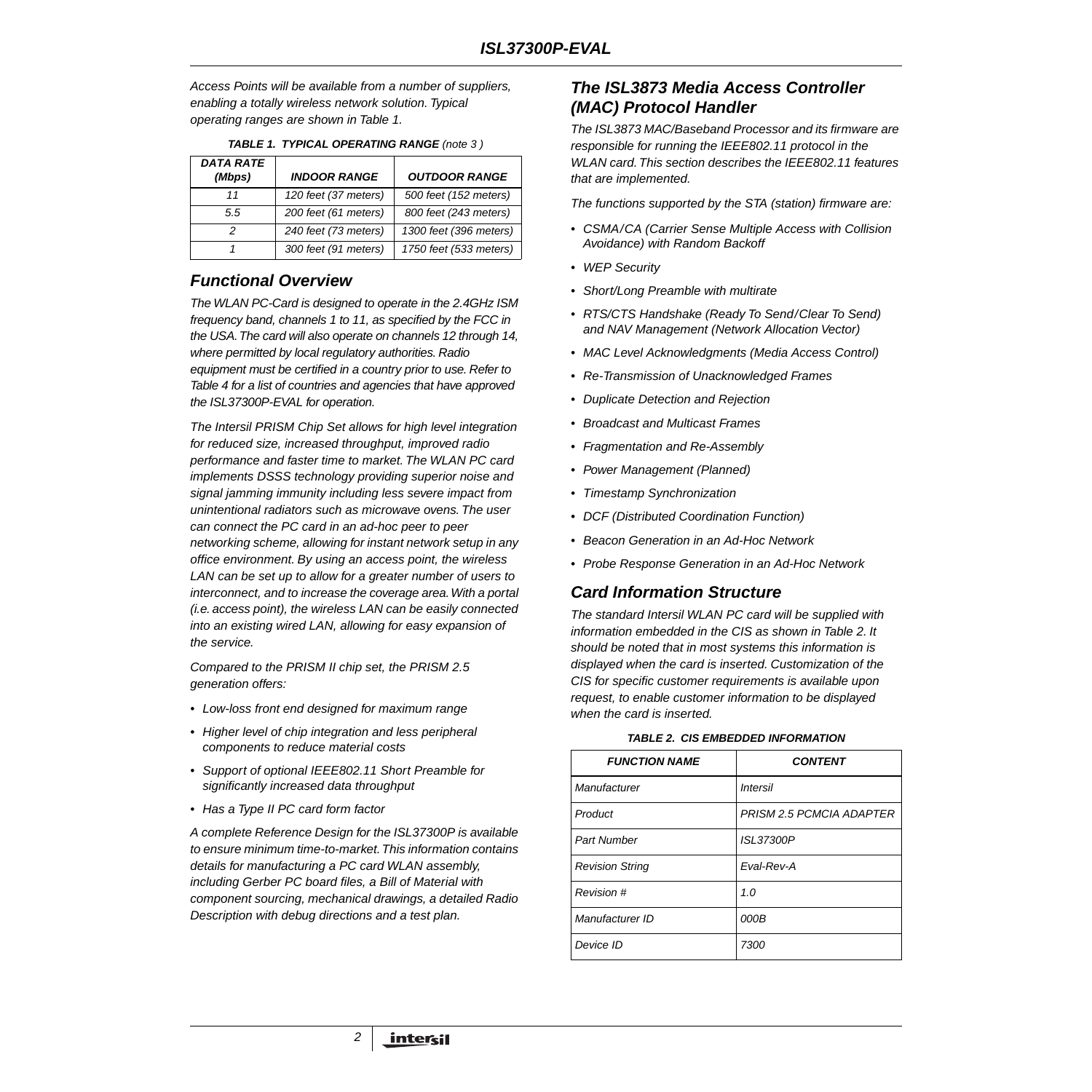# **IEEE802.11 International Agreement and Frequency Assignments**

The IEEE802 LAN committee has forged an international agreement providing for wireless data communication standards for the frequency range of 2.4GHz to 2.4835GHz, as allocated by the FCC in the USA, and in the 2.471GHz to 2.497GHz frequency range, as specified by the regulatory authority in Japan. These standards are designed to focus the industry to develop highly integrated, low cost, interoperable WLAN equipment, of which the ISL37300P-EVAL is a prime example.

In the U.S., there are 11 channels specified by the FCC in the 2.412GHz to 2.462GHz range. In Japan, one channel at 2.484GHz is authorized. The ETSl (European) regulatory body conforms to the USA (FCC) channel assignments with the exception that channels 12 and 13 are also allowed. Some countries in Europe, notably France and Spain have unique channel restrictions.

Although information contained in Table [3](#page-2-1) is deemed to be accurate, local regulatory authorities should be consulted before using such equipment.

The ISL37300P is shipped with FCC-compliant firmware. In order to ensure regulatory-compliant channel usage in a particular country, special geographic-specific firmware is available for customer production assemblies which restricts channel usage. Examples include ETSI-compliant firmware, etc. Since the end user does not have the ability to alter this firmware, regulatory compliance is ensured

The available channels of operation in the 2.4GHz to 2.4835GHz and 2.471GHz to 2.497GHz ranges are as follows:

|  | <b>TABLE 3. IEEE802.11 CHANNELS</b> |
|--|-------------------------------------|
|  |                                     |

<span id="page-2-1"></span>

| <b>CHANNEL</b><br><b>NUMBER</b> | <i><b>CHANNEL</b></i><br><b>FREQUENCY</b> | <b>GEOGRAPHIC</b><br><b>USAGE</b> |
|---------------------------------|-------------------------------------------|-----------------------------------|
| 1                               | 2412MH <sub>7</sub>                       | US. CA. ETSI. MKK                 |
| 2                               | 2417MH <sub>7</sub>                       | US, CA, ETSI, MKK                 |
| 3                               | 2422MHz                                   | US, CA, ETSI, MKK                 |
| 4                               | 2427MHz                                   | US, CA, ETSI, MKK                 |
| 5                               | 2432MHz                                   | US, CA, ETSI, MKK                 |
| 6                               | 2437MHz                                   | US, CA, ETSI, MKK                 |
| $\overline{7}$                  | 2442MH <sub>7</sub>                       | US. CA. ETSI. MKK                 |
| 8                               | 2447MH <sub>7</sub>                       | US, CA, ETSI, MKK                 |
| 9                               | 2452MHz                                   | US. CA. ETSI. MKK                 |
| 10                              | 2457MHz                                   | US, CA, ETSI, MKK, FR, SP         |
| 11                              | 2462MHz                                   | US. CA. ETSI. MKK. FR. SP         |
| 12                              | 2467MHz                                   | ETSI, FR, MKK                     |
| 13                              | 2472MH <sub>7</sub>                       | ETSI, FR, MKK                     |
| 14                              | 2484MHz                                   | MKK                               |

**KEY:**

**US = United States, CA = Canada, ETSI = European countries (except France and Spain), FR = France, SP = Spain, MKK = Japan**

# **Agency and Regulatory Body Approvals**

The WLAN PC-Card will comply to the standards shown inTable [4:](#page-2-0)

|  |  | <b>TABLE 4. COMPLIANCE STANDARDS</b> |
|--|--|--------------------------------------|
|--|--|--------------------------------------|

<span id="page-2-0"></span>

| <b>COUNTRY</b> | <b>APPROVAL</b>                                                                                                                                                 | <b>NOTES</b>                                                                |
|----------------|-----------------------------------------------------------------------------------------------------------------------------------------------------------------|-----------------------------------------------------------------------------|
| USA            | FCC Part 15,<br>Sec. 15.247.<br>Sec. 15, 107 and 15, 109                                                                                                        | Approved for<br><b>Intentional</b><br>Radiators &<br>Computer<br>Peripheral |
| Canada         | ICAN RSS-210                                                                                                                                                    | Approved                                                                    |
| Europe         | EN 60950<br>EN 301 489-1 V1.2.1 (2000-08)<br>EN 301 489-17 V1.1.1 (2000-09)<br>EN 300 328 Part 1 V1.2.2<br>(2000-07)<br>EN 300 328 Part 2 V1.1.1<br>$(2000-07)$ | Designed for<br>compliance                                                  |
| Japan          | ARIB STD-T66<br><b>ARIB STD-33</b>                                                                                                                              | Designed for<br>compliance                                                  |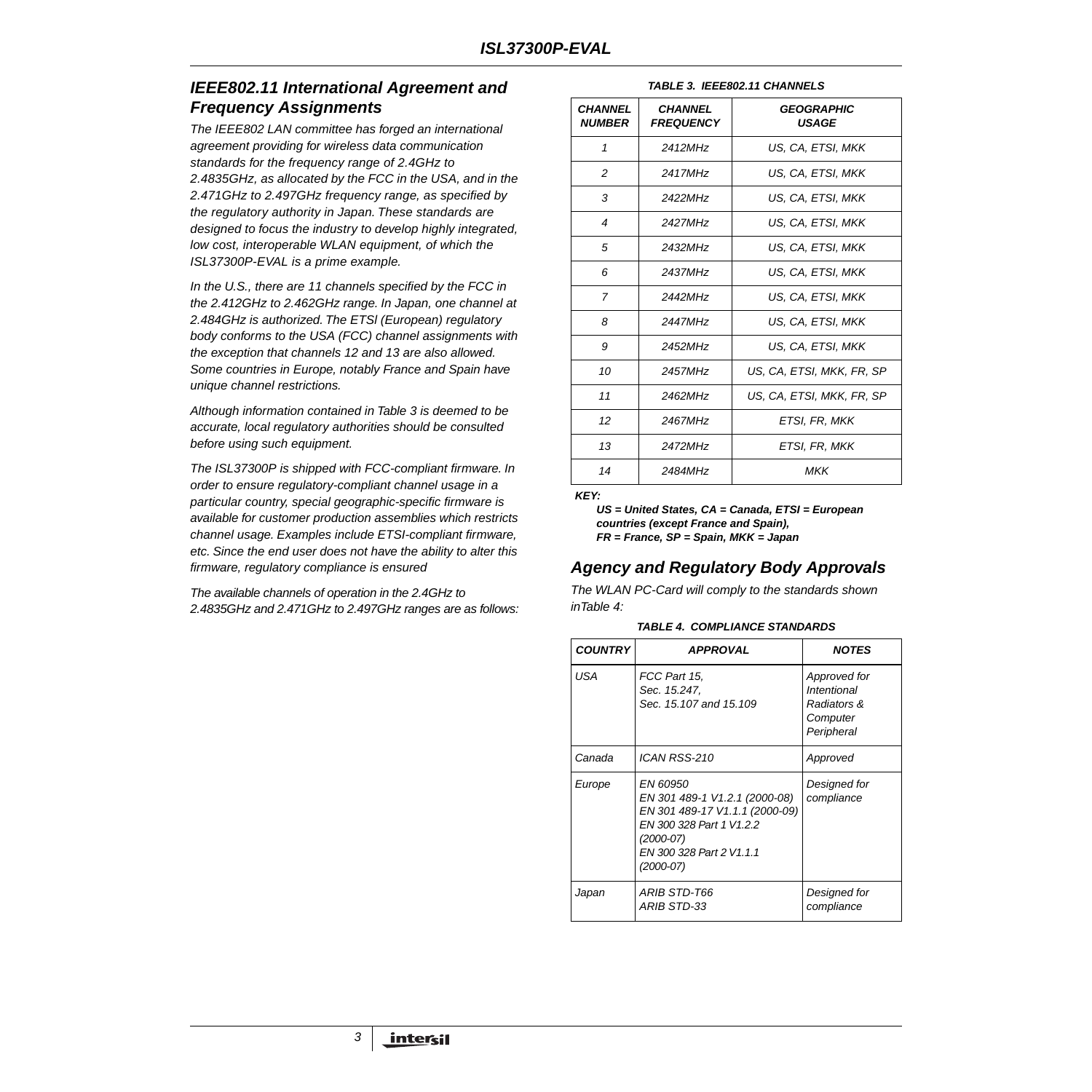# **FCC Information to User**

This product does not contain any user serviceable components and is to be used with approved antennas only. Any product changes or modifications will invalidate all applicable regulatory certifications and approvals.

#### **FCC Electronic Emission Notices**

This device complies with Part 15 of the FCC Rules. Operation is subject to the following two conditions:

- 1. This device may not cause harmful interference.
- 2. This device must accept any interference received, including interference that may cause undesired operation.

#### **FCC Radio Frequency Interference statement**

This equipment has been tested and found to comply with the limits for a Class B digital device, pursuant to Part 15 of the FCC Rules. These limits are designed to provide reasonable protection against harmful interference when the equipment is operated in a commercial environment. This equipment generates, uses and can radiate radio frequency energy and, if not installed and used in accordance with the instructions, may cause harmful interference to radio communications.

Operation of this equipment in a residential area may cause harmful interference in which case the user will be required to correct the interference at his own expense.

If this equipment does cause harmful interference to radio or television reception, which can be determined by turning the equipment off and on, the user is encouraged to try to correct the interference by one or more of the following measures:

- Reorient or relocate the receiving antenna.
- Increase the separation between the equipment and receiver.
- Connect the equipment into an outlet on a circuit different from that to which the receiver is connected.
- Consult the dealer or an experienced radio/TV technician for help.

# **3.3V PC-card Interface Standard**

**CAUTION:** This assembly is designed to operate with a supply voltage of 3.3V in laptop computers supporting the PC card standard.

**CAUTION:** Do not force engagement of the card in the PC card slot. It is mechanically designed to prevent improper insertion. This card is equipped with a hardware key to prevent insertion into a 5V only slot.

Permanent damage may occur if operated outside of the specified operating limits listed in this document.

4

#### **References**

For Intersil documents available on the internet, see web site http://www.intersil.com

- [1] TB337 Tech Brief, Intersil Corporation, A Brief Tutorial on Spread Spectrum and Packet Radio.
- [2] TB382 Tech Brief, Intersil Corporation, Measurement of WLAN Receiver Sensitivity
- [3] AN9850 Application Note, Intersil Corporation, Complementary Code Keying Made Simple
- [4] TB395 Tech Brief, Intersil Corporation, RF Probing of the ISL37300P and the ISL37300XU
- [5] AN9829 Application Note, Intersil Corporation, Brief Tutorial on IEEE802.11 Wireless LANs
- [6] AN9820 Application Note, Intersil Corporation, A Condensed Review of Spread Spectrum Techniques for ISM Band Systems
- <span id="page-3-0"></span>[7] AN9895 Application Note, Intersil Corporation, Multipath Measurement in wireless LANs

Further information can be found in the following:

- Intersil PRISM 2.5 data sheets, web home page, http://www.intersil.com\
- IEEE802.11 Standards Project (available from the IEEE, New York, USA).



**VIEW, LOOKING INTO 68 PIN FEMALE CONNECTOR**

**FIGURE 1. EDGE VIEW, PCMCIA CARD**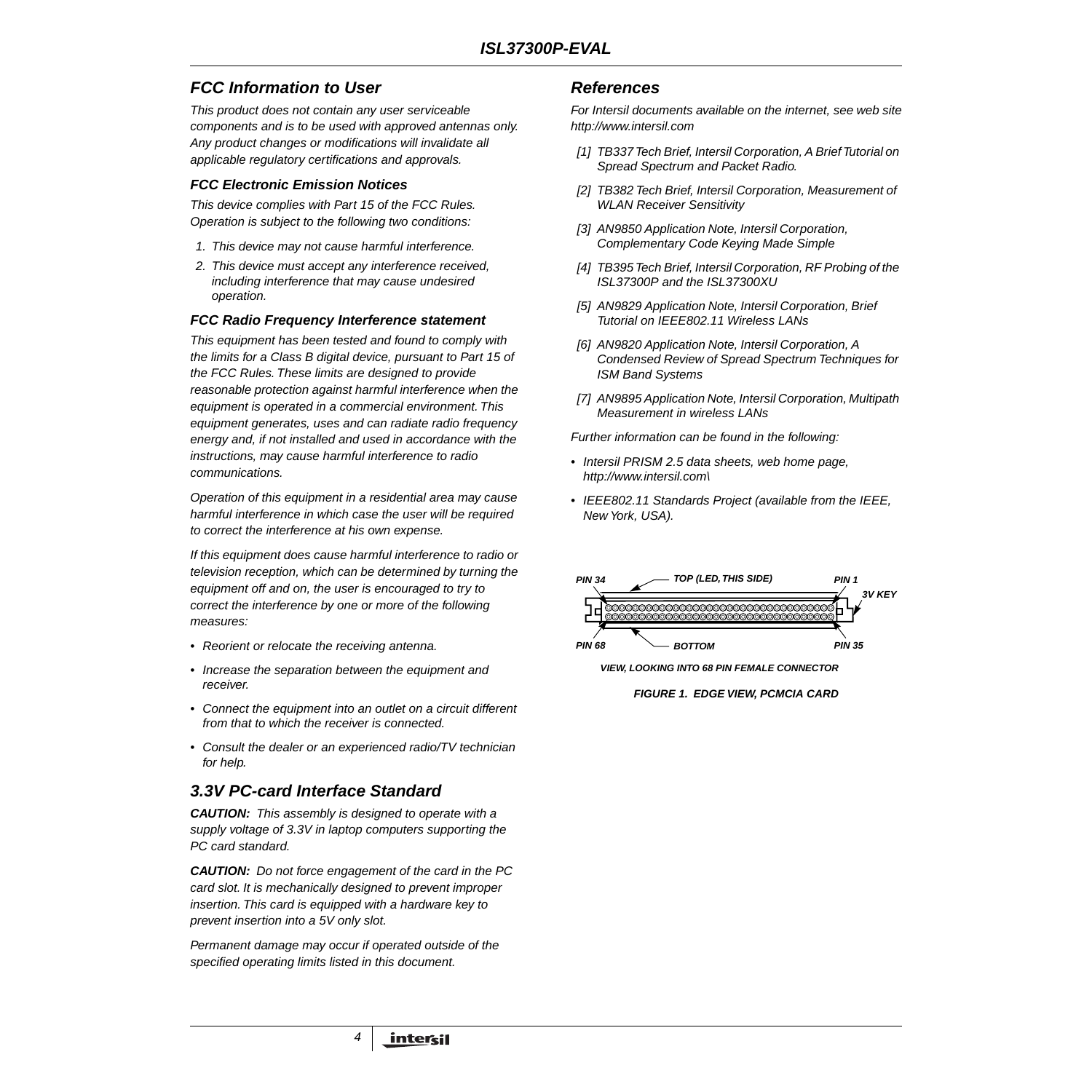#### Absolute Maximum Ratings **Conditions Operating Conditions**

Supply Voltage . . . . . . . . . . . . . . . . . . . . . . . . . . -0.3V to 4.0V (Max) Storage Temperature (Note [4\)](#page-4-0)  $\dots \dots \dots \dots \dots \dots \cdot 20^0C$  to 85<sup>o</sup>C

Temperature Range. . . . . . . . . . . . . . . . . . . . . . . . .0oC ≤ TA <sup>≤</sup> <sup>70</sup>oC Supply Voltage Range . . . . . . . . . . . . . . . . . . . . . . . . . . 3.0V to 3.6V

Caution: These are the absolute maximum ratings for the PC-card product. Exceeding these limits could cause permanent damage to the card. NOTE:

<span id="page-4-0"></span>4. All temperature references refer to ambient conditions.

#### **Electrical Specifications** Test Conditions: Supply Voltage (V<sub>CC</sub>) = 3.3V, Ambient Temperature (T<sub>A</sub>) = 25<sup>o</sup>C, Unless Otherwise Specified

| <b>PARAMETER</b>                                  | <b>SYMBOL</b>      | <b>TEST CONDITIONS</b>                                                      | <b>MIN</b>               | <b>TYP</b>                   | <b>MAX</b>               | <b>UNITS</b>            |  |  |
|---------------------------------------------------|--------------------|-----------------------------------------------------------------------------|--------------------------|------------------------------|--------------------------|-------------------------|--|--|
| <b>CURRENT CONSUMPTION</b>                        |                    |                                                                             |                          |                              |                          |                         |  |  |
| <b>Initialization Current</b>                     | $I_{CC}$           |                                                                             | $\overline{\phantom{a}}$ | $\overline{a}$               | $\overline{a}$           | mA                      |  |  |
| Average Current<br>(2% TX; 8% RX; 90% Power Save) | $I_{CC}$           |                                                                             |                          | 148                          |                          | mА                      |  |  |
| Continuous Transmit Mode                          | $I_{CC}$           |                                                                             | $\tilde{\phantom{a}}$    | 290                          | $\sim$                   | mА                      |  |  |
| Continuous Receive Mode                           | $I_{CC}$           | <b>Receiving Valid Packets</b>                                              | $\overline{\phantom{a}}$ | 205                          | $\overline{\phantom{a}}$ | mА                      |  |  |
| Current in IEEE802.11 Power Save Mode             | $I_{CC}$           |                                                                             |                          | 62                           | $\tilde{\phantom{a}}$    | mА                      |  |  |
| <b>PC-CARD LOGIC LEVELS</b>                       |                    |                                                                             |                          |                              |                          |                         |  |  |
| Input HIGH Voltage                                | $V_{I}$            |                                                                             | $0.7V_{CC}$              | $\blacksquare$               | $V_{CC}+0.2$             | V                       |  |  |
| Input LOW Voltage                                 | $V_{IL}$           |                                                                             | 0.0                      | $\blacksquare$               | $V_{CC}/3$               | $\vee$                  |  |  |
| <b>Output HIGH Voltage</b>                        | $V_{OH}$           | Sourcing 1mA                                                                | $V_{CC}$ -0.2            |                              | $V_{CC}$                 | V                       |  |  |
| Output LOW Voltage                                | $V_{OL}$           | Sinking 2mA                                                                 | 0                        | $\blacksquare$               | 0.2                      | $\vee$                  |  |  |
| <b>Input Leakage Current</b>                      | $I_{I}$ or $I_{I}$ |                                                                             | -10                      | $\blacksquare$               | 10                       | μA                      |  |  |
| PC CARD LOADING CAPACITANCE                       |                    |                                                                             |                          |                              |                          |                         |  |  |
| <b>Input Capacitance</b>                          | $C_{IN}$           |                                                                             | $\overline{a}$           | $\overline{\phantom{a}}$     | 15                       | pF                      |  |  |
| <b>Output Capacitance</b>                         | $C_{OUT}$          |                                                                             | $\blacksquare$           | $\qquad \qquad \blacksquare$ | 15                       | pF                      |  |  |
| <b>ENVIRONMENTAL SPECIFICATIONS</b>               |                    |                                                                             |                          |                              |                          |                         |  |  |
| Vibration                                         | Vib                | 10 to 2000Hz, $V_{CC} = 0$                                                  | $\overline{\phantom{a}}$ | $\blacksquare$               | 15                       | G                       |  |  |
| <b>Shock</b>                                      | <b>Shock</b>       |                                                                             | $\tilde{\phantom{a}}$    | $\overline{\phantom{a}}$     | 50                       | G                       |  |  |
| Drop                                              | Drop               |                                                                             | $\overline{\phantom{a}}$ | $\overline{\phantom{a}}$     | 75                       | cm                      |  |  |
| Torque                                            | $\tau$             | $10^0$ Max                                                                  | $\tilde{\phantom{a}}$    | $\overline{\phantom{a}}$     | 1.236                    | $N-m$                   |  |  |
| <b>ESD</b>                                        | <b>ESD</b>         | Non-Operating                                                               | $\blacksquare$           | $\overline{\phantom{a}}$     | 1500                     | $\vee$                  |  |  |
| X-RAY                                             | X-RAY              |                                                                             | $\blacksquare$           | $\overline{\phantom{a}}$     | 10                       | Roentgen                |  |  |
| UV                                                | UV                 | Wavelength 254nm                                                            | $\blacksquare$           | $\overline{\phantom{a}}$     | 15K                      | $\mu$ W/cm <sup>2</sup> |  |  |
| Humidity                                          | RH                 | Method 106E Mil-Std 202                                                     | $\blacksquare$           | $\overline{\phantom{a}}$     | 98                       | $\%$                    |  |  |
| <b>EMI</b>                                        | <b>EMI</b>         |                                                                             | $\tilde{\phantom{a}}$    | $\overline{\phantom{a}}$     | 1K                       | Oersted                 |  |  |
| <b>RF SYSTEM SPECIFICATIONS</b>                   |                    |                                                                             |                          |                              |                          |                         |  |  |
| <b>Transmitter Power Output</b>                   | $P_{out}$          | Using Murata probe<br>(MXGS83RK3000) at J1 and series<br>blocking capacitor |                          | 16                           |                          | dBm                     |  |  |
| <b>EIRP</b>                                       | <b>EIRP</b>        | @ -30 dB 1st Sidelobes                                                      | $\blacksquare$           | 18.7                         | $\blacksquare$           | dBm                     |  |  |